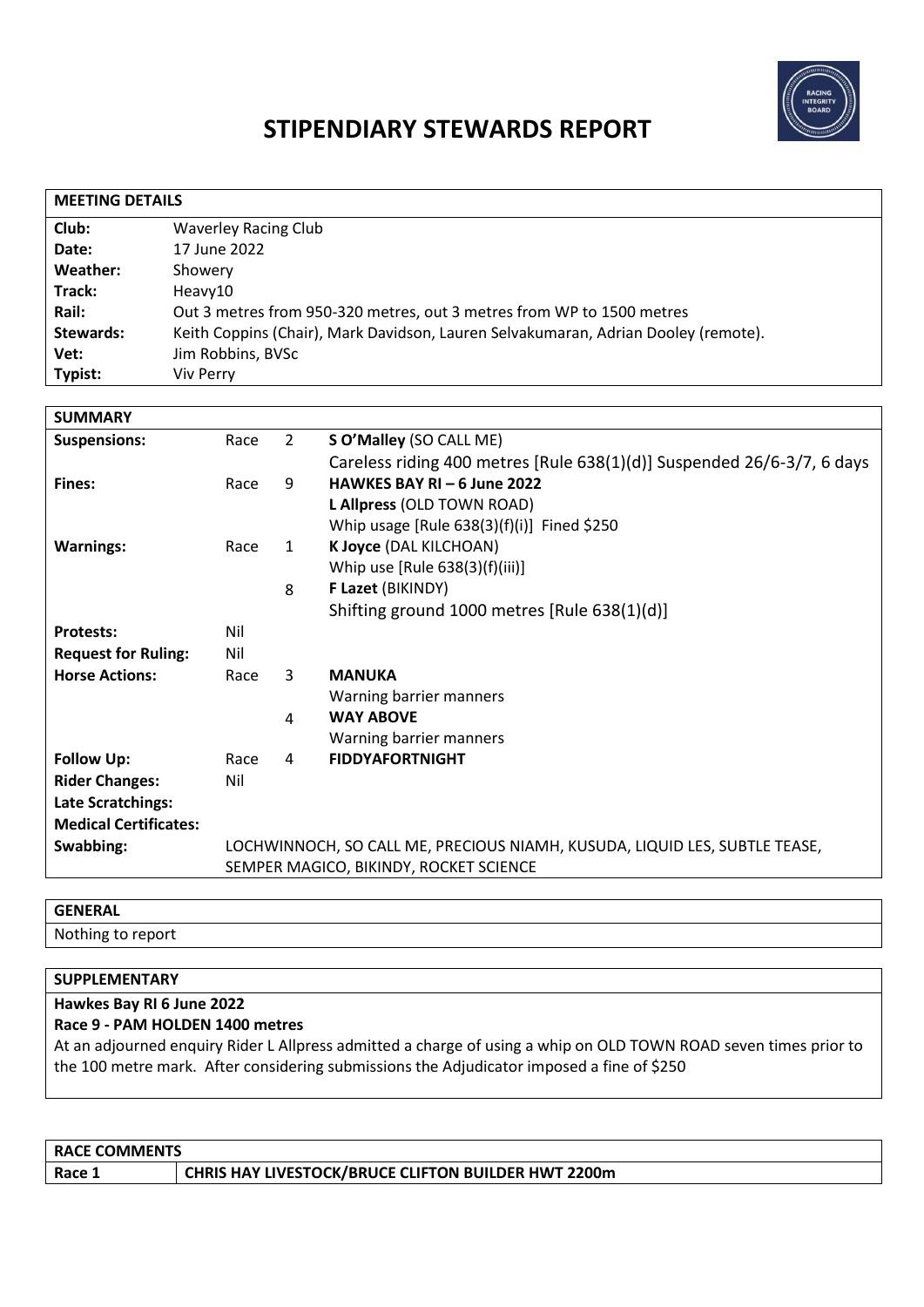**JAN'S GIANT** (E Farr) - Began awkwardly losing ground and then over-raced in the early stages, before being allowed to stride forward and sit outside the leader, then made the crossing near the 1900 metres awkwardly.

**IZYMYDAAD** (S Karnicnik) - Jumped away awkwardly losing ground.

**DONARDO** (H McNeill) - Slow to begin.

**FABULOUS NANCY** (L Douglas) - Over-raced and had to be steadied near the 1400 metres.

**K Joyce** (DAL KILCHOAN) - Was issued with a warning in that she used her whip on DAL KILCHOAN when the horse was out of contention.

#### **Race 2 KENT MYERS @ PROGRESSIVE LIVESTOCK HWT 1650m**

**HARDTIMES** (K Joyce) – Slow to begin.

**ORLA** (E Farr) - Slow to begin. Out-paced throughout the middle stages.

**THE BIG BOSS** (H McNeill) - Crowded shortly after the start losing ground. Contacted passing the 450 metres and then clipped a heel and blundered passing the 400 metres losing momentum.

**BRUNO MAGILE** (K Macnab) - Performed below market expectations. When questioned rider advised that in her opinion the gelding did not handle the testing track conditions. A post-race veterinary examination revealed no abnormalities.

**S O'Malley** (SO CALL ME) admitted a breach of the careless riding rule in that he allowed his mount to shift out when not sufficiently clear of THE BIG BOSS who clipped a heel and blundered passing the 400 metres. After hearing submissions the Adjudicator suspended S O'Malley's licence to ride in races from the conclusion of racing on 25 June up until the conclusion of racing on 3 July – six national riding days.

#### **Race 3 JACK ROPER AND NORWOODS MAIDEN 1650m**

There was a delay to the start of this race when several runners proved difficult to load.

**ACAPULCO** (K Hannan) – Bounded at the start.

**WOTARIPPER** (J Riddell) – Slow to begin. Raced wide throughout.

**RED RACKET** (S O'Malley) - Slow to begin.

**WAIPAPA** (H Schofer) - When questioned regarding performance of the favoured runner, rider was of the opinion the mare may not have backed up after her most recent start on a testing track.

**MANUKA** (L Douglas) - Proved very difficult to load into the gates with the connections advised a warning was placed on the barrier record of the gelding.

#### **Race 4 LANACREE FARMS 1650m**

**ZEEFA ZED** (J Parkes) – Connections were given permission for the gelding to race without the notified pacifiers due to the prevailing track conditions.

**WAY ABOVE** (L Sutherland) – Very slow to begin (6L). A warning was placed on the barrier record of the gelding. Trainer K Myers advised that he will be adding a barrier blanket at the next start.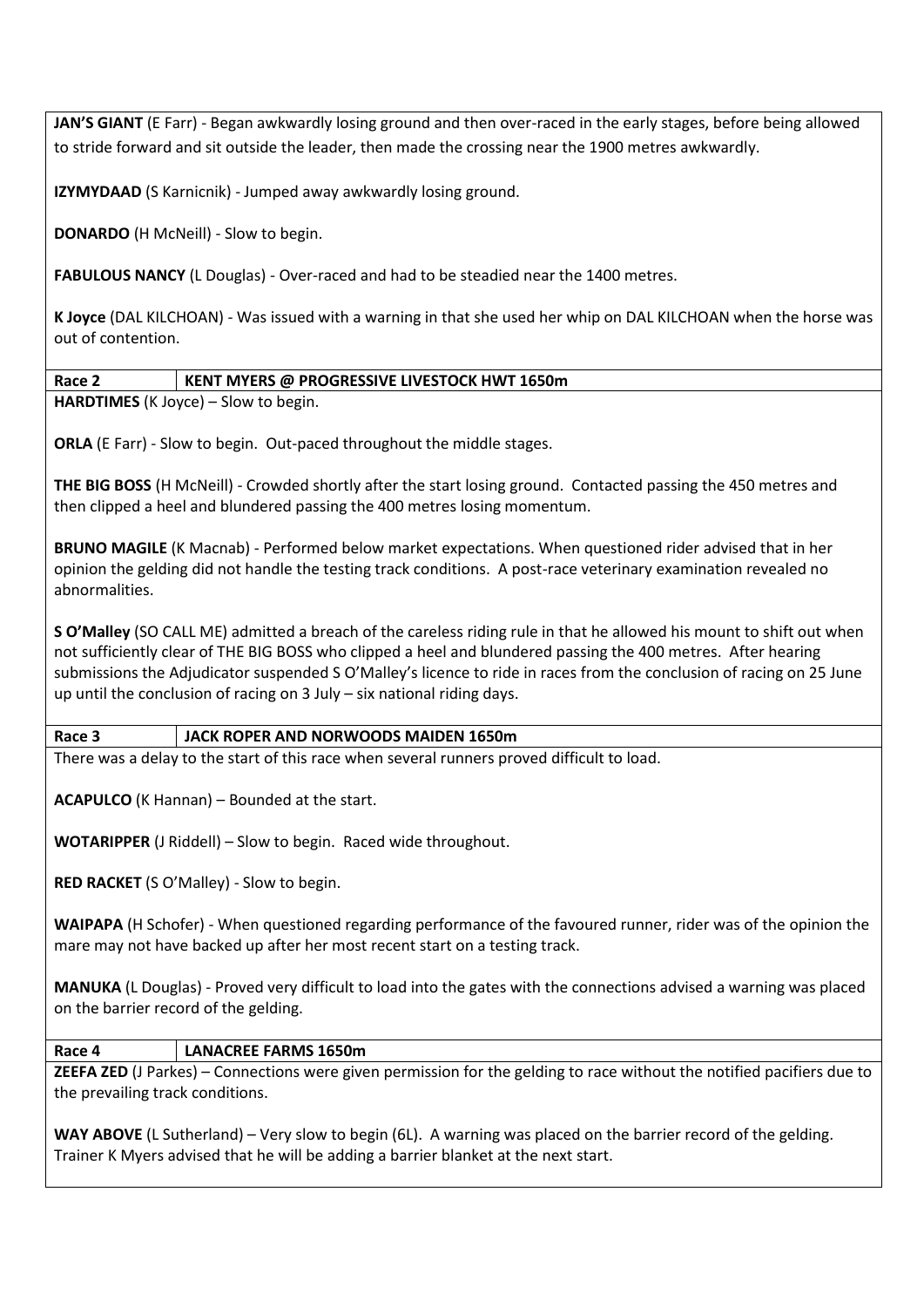**FIDDYAFORTNIGHT** (L Allpress) - Was noticeably lame when being pulled up and was immediately attended to by the on-course veterinarian with the horse ambulance being deployed as well. The veterinary examination revealed a suspected suspensory injury to the near foreleg. FIDDYAFORTNIGHT will require a veterinary clearance prior to resuming.

#### **Race 5 NO COMPROMISE IN SYDNEY MAIDEN 1400m**

**BLACKCOMB** (S O'Malley)– Began awkwardly losing ground.

**MISS RAINEY** (L Allpress) – Got its head up when over-racing in the early stages.

**TAMBERI** (T Taiaroa) – Performed below market expectations with the rider reporting the gelding had got its tongue over the bit and hung throughout. A post-race veterinary examination revealed no abnormalities.

**K Hercock** (LIQUID LES) - Stewards enquired into the manner in which K Hercock used her whip in the home straight and could not be conclusively satisfied that she had breached the rules.

#### **Race 6 NZB INSURANCE PEARL SERIES RACE 1400m**

**THE WITCH** (A Mudhoo) – Shifted outwards at the start crowding outside runners. Raced ungenerously in the early stages getting its head up having to steady off heels on a number of occasions.

**SUNTRIBUTE** (L Douglas) - Began awkwardly losing some ground and was further hampered when inside runners shifted out.

**INDIE'S JOY** (F Lazet) - Slow to begin.

**T Taiaroa** (STAND ALONE) - Was spoken advisedly on her whip use on a runner out of contention.

**Race 7 CHRIS WALLER RACING 1400m**

**SHENANIGANS** (M McNabb) – Slow to begin. Performed below market expectations. When questioned rider could offer no tangible excuse.

**DEEP BLUE** (A Mudhoo) – Slow to begin. Held up early in the home straight.

**MISS DIXIE** (J Mudhoo) – Was taken back to obtain cover from a wide draw.

**BURITZ** (L Sutherland) - Lay out in the straight passing the 200 metres.

**Race 8 BEN JOHNSTON RURAL SALES /GRANGEWILLIAM MAIDEN 1200m**

**KELSEY BE** (L Sutherland) - Was fractious in its barrier and removed, underwent a veterinary examination and was cleared to start. Contacted and placed in restricted room near the 1000 metres and when being steadied overreacted skying its head on a number of occasions. Contributing to this movement was inwards movement from outside runners.

**CHERRY ROSE** (A Bohorun)– Slow to begin. Improved on to heels and had to be steadied near the 800 metres.

**PASHAMALA** (L Douglas) – Began awkwardly losing ground.

**TENNESSEE ROSE** (K Hannan) - Placed in restricted room and was steadied when inside runners shifted outwards shortly after the start.